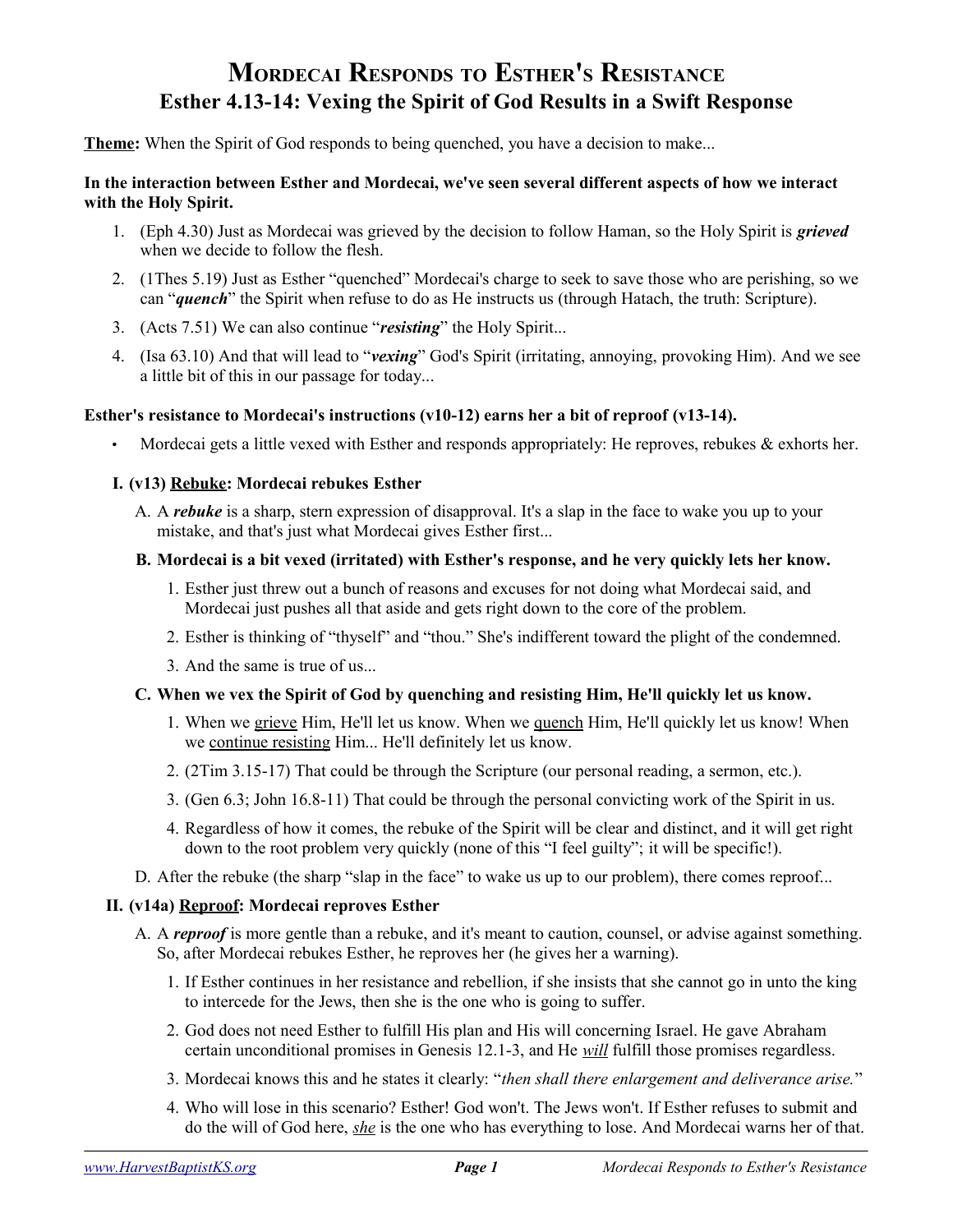- **B. Doctrinal Application:** Remember your doctrinal pictures and types.
	- 1. Haman is a picture of the coming Antichrist who will gain global authority (Est 3) after the rapture of the Church (Est 1; pictured in the removal of Vashti, the Gentile queen, from the throne).
	- 2. (Rev 12.17) Like Haman, the Antichrist will attempt to exterminate the Jews (all of them).
	- 3. (Acts 3.19-21) But, like Mordecai said: *enlargement and deliverance shall arise for the Jews!*
	- 4. (Rom 11.1) God has not cast away His chosen (elect) people: Israel. They hold the same privileged position as always—they are central to God's plan in this world.
	- 5. (Rom 11.25-31) God *will* save *all* Israel (Jews from each of the 12 tribes). In spite of their disobedience and rebellion, the calling and election of Israel by God are without repentance.
	- 6. Mordecai knows God will deliver His people. And we should never lose sight of the fact that God will, ultimately, deliver His people from all of their enemies (at the second coming of Christ).
- **C. Historical Application:** Remember the providence of God!
	- 1. One of the greatest lessons we can learn from the history we see recorded in the Book of Esther is the lesson of God's providence.
		- a) Even though we don't see God mentioned by name in the entire book, we see Him everywhere!
		- b) There are four things we can see here that should remind us that God is in charge, always.
	- 2. First, God has a plan and purpose that He is working out in this world today (just like in Esther's day). He has not left us to ourselves; He is still here, and He has a plan.
	- 3. Second, God has chosen to fulfill His plan and purpose in this world through men.
		- a) Sometimes He uses wicked (lost) men, like Haman or Pharaoh, to accomplish His purposes.
		- b) Sometimes He uses "good" men (saints), like Mordecai, Esther, Peter, or Paul.
	- 4. Third, God *will* accomplish His plan regardless of His people—regardless of our choices to be submissive and obedient, or rebellious and disobedient.
		- a) If Esther chooses to continue in her rebellion, that's fine. God is not up in heaven wringing His hands saying, "*Oh, my! Oh, my! What shall I do?*"
			- (1) If Esther doesn't want to obey Mordecai and participate with God in the saving of the Jews, God doesn't lose anything. Esther loses!
			- (2) God will accomplish what He has determined to accomplish some other way.
		- b) And we need to understand, too, that God's plan and purpose are *not* tied to us, the laborers.
			- (1) If we do not want to submit to the will of God and participate with Him in the work He is doing today in the world, that's fine. "Enlargement and deliverance" *shall* come.
			- (2) It's like *John Mark* in Acts 13.13. He quit and stepped out of the will of God. Did God's plan stop? No. God simply replaced John Mark with *Silas* in Acts 15.36-41.
			- (3) Or it could be that if we continue to refuse to submit and obey, that God will *discipline* us until we do (Heb 12.5-11). That's *Jonah's* testimony! God said, "*Go!*" and Jonah said, "*No!*" So, God beat the tar out of Jonah until he submitted to God and obeyed the charge.
		- c) So, let's not think that God is held captive by man's free will and bad choices. God *will* accomplish His plan and purpose.
			- (1) If we so choose, we can participate with Him in what He is doing in the world today.
			- (2) Or, if we so choose, we can say, "*No*." God may replace us or beat the tar out of us until we submit and obey. But, God *will* accomplish His plan and purpose. We can't stop that.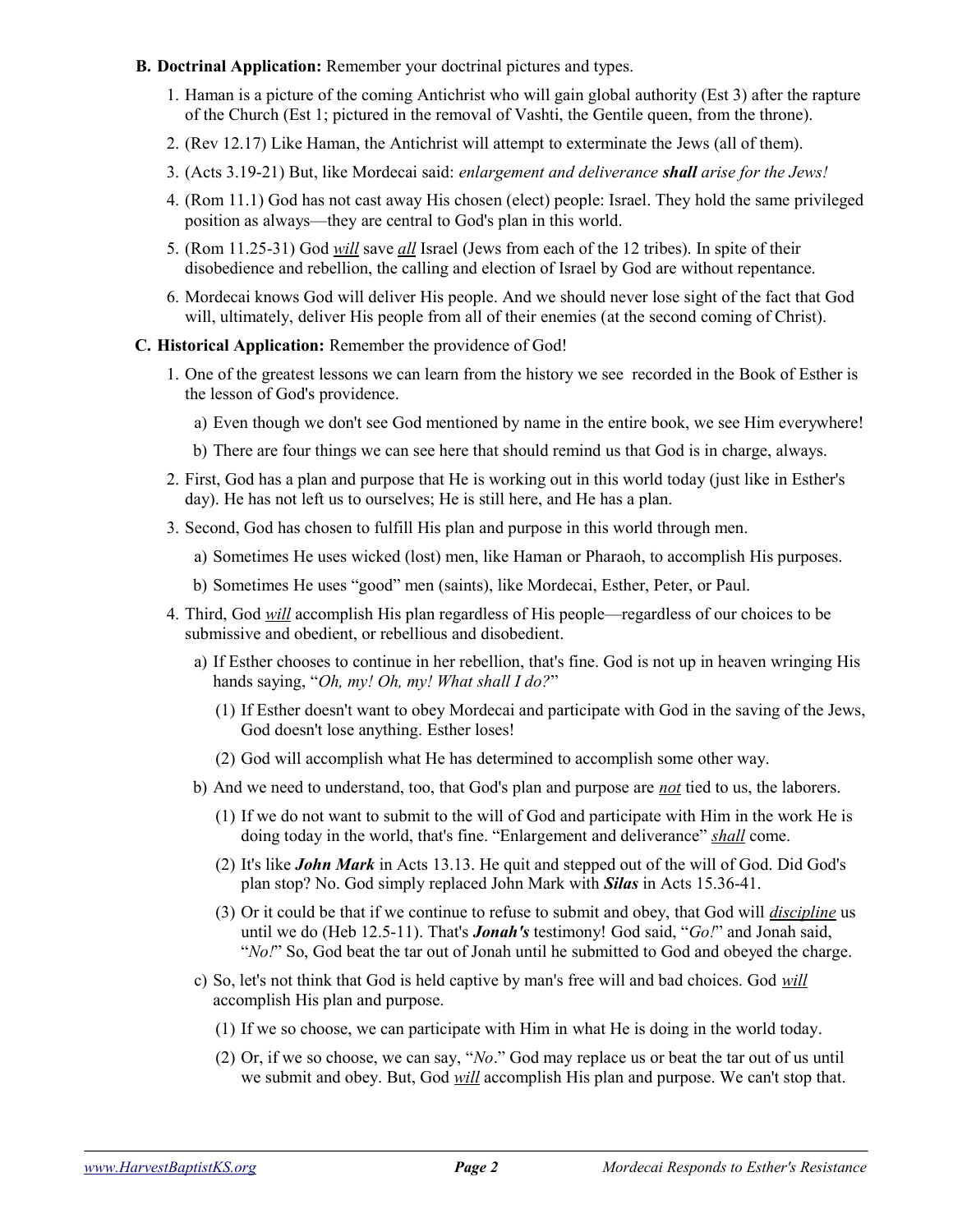- 5. Fourth, we don't have to *see* God to know that He is in control.
	- a) Remember, we don't "see" God throughout the entire Book of Esther. He is not mentioned once by name. But, when you get to the end of the book, you can see God all over the place!
	- b) So, when you find yourself thinking that God is nowhere to be found in your life (just because you don't "see" Him), you need to remind yourself that He is there, and He is involved!
- 6. And so that brings us to a personal application in all this...
- **D. Personal Application:** God will do what He has purposed to do... regardless.
	- 1. The only question that remains is: "Do *you* want to participate in what God is doing, or not?"
	- 2. Each one of us, like Esther in this passage, has the opportunity to get involved, or get out.
		- a) Many of God's people (for whatever reason: indifference, cowardice, lack of faith, selfishness) will refuse to get involved. They are the "church goers" who never get involved in ministry.
		- b) And you know what? That's fine. God does not need any of us to accomplish His plan!
	- 3. No one is indispensable in the ministry.
		- a) It's obvious that God can use Esther in this situation (it'd be safe to say He "wants" to). But, if she refuses, then He will bring deliverance some other way. Esther is not indispensable.
		- b) And the same is true today: No one is indispensable because God can use anyone He wants!
	- 4. So, who's going to "lose" if we don't choose to get involved?
		- We are! Just like Esther, we are the ones who risk losing everything! God won't lose; He will accomplish His plan and purpose some other way through some other people.
- E. Mordecai *rebuked* Esther (a sharp "slap in the face" to wake her up to her problem), and then he *reproved* her (a warning; pointing her toward the consequences).
	- 1. God will preserve His people—He will fulfill His promises. Esther's decision to participate in that plan or not will never change God. She is the one who has everything to lose.
	- 2. And so, after the *rebuke* and the *reproof*, Mordecai *exhorts* Esther...

#### **III. (v14b) Exhortation: Mordecai exhorts Esther**

- A. To *exhort* someone is to given them urgent advise or recommendations. And that's where Mordecai ends up with Esther.
	- 1. He shows her how she ought to be looking at this situation—the proper perspective. Who knows if she has come to the kingdom just for this time?
		- a) Esther is the *right person*: She's a beautiful young lady that's married to the king (he loves her).
		- b) Esther is in the *right place*: She is in the palace and has access to the king anytime she chooses.
		- c) Esther is the right person, in the right place, at the *right time*: She came to the kingdom right before Haman issued his decree of death for Esther's people. Perfect timing!
	- 2. We could say that there is a "*divine design*" in Esther, and in the circumstances of her life.
	- 3. The only thing she lacks is her choice to act according to that divine design and obey the charge.

# **B. In every Christian there is a "***divine design***," also.**

- 1. (1Cor 12.18) We are all members of the Body of Christ, and God Himself is the one who set each and every one of us members exactly where He wants us!
- 2. (1Cor 12.11) And God has given to each member (every one of us) exactly what we need to accomplish the task He has given us.
	- a) (1Cor 12.7) That "empowering" of the Spirit is given to each of us "to profit withal."
	- b) (1Cor 14.26) And that "profit" is the edification of the Body of Christ.